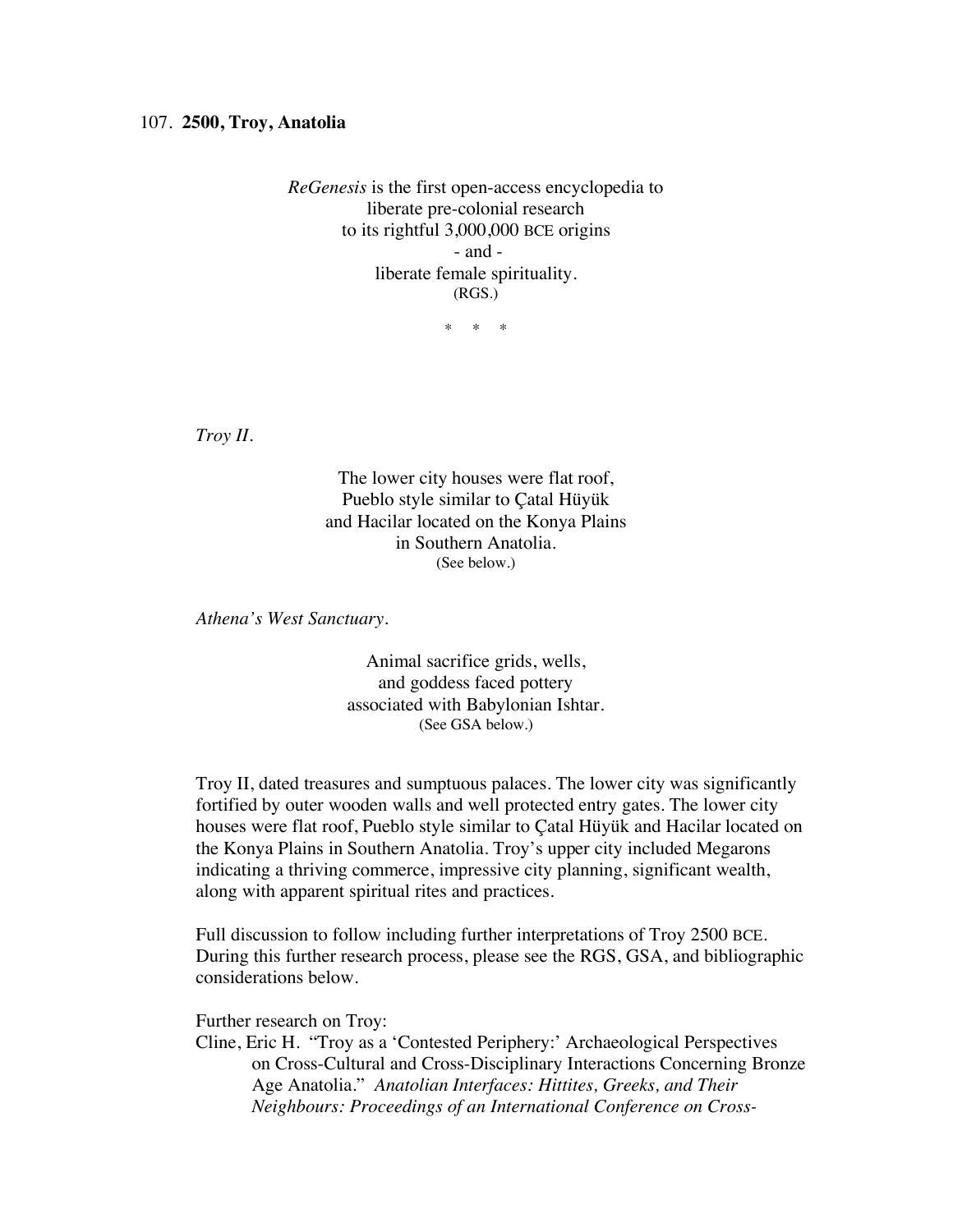*Cultural Interaction, September 17-19, 2004, Emory University, GA.* Eds. Billie Jean Collins, Mary R. Bachvarova, and Ian Rutherford. Oxford, England: Oxbow Books, 2008. 11-19. (TCP.)

- Knight, C. *Cumaean Gates: A Reference of the Sixth Aeneid to the Initiation Pattern*. Oxford, England: B. Blackwell, 1936. (CG.)
- Knight, W. F. Jackson. *Myth and Legend at Troy.* (No publisher identified.) 1935. (MLT.)

For a historic timeline of Troy and interactive options including related countries and cultures see: http://cerhas.uc.edu/troy/timeline.html

Further research on Troy, militarization, warfare, patristic monotheism, and other dualistic typologies: 3000, Founding of Troy; 1600-1100, The Heroic Age of Greece; 1184, Hittites and Trojan War, c. 1200; 1100-800, Mediterranean Dark Ages; and 750-650, Cybele and King Midas, Anatolia. (RGS.)

## Further research on the Iliad:

Bachvarova, Mary R. "The Poet's Point of View and the Prehistory of the Iliad." *Anatolian Interfaces: Hittites, Greeks, and Their Neighbours: Proceedings of an International Conference on Cross-Cultural Interaction, September 17-19, 2004, Emory University, Atlanta, GA.* Eds. Billie Jean Collins, Mary R. Bachvarova, and Ian Rutherford. Oxford, England: Oxbow Books, 2008. 93-106. (PPV.)

Further research on the "The Homeric Hymn to Demeter" translated by Helene P. Foley: Agha-Jaffar, Tamara. *Demeter and Persephone: Lessons from a Myth*. Jefferson, NC: McFarland, 2002. (DPL: 173-185.)

Further research on theocratic cosmologies, mythic heroes, and savior Godtraditions:

- Aarons, Mark, and John Loftus. *Unholy Trinity: The Vatican, the Nazis, and the Swiss Banks*. New York, NY: St. Martin's Griffin, 1998. (UT.)
- Baring, Anne, and Jules Cashford. *The Myth of the Goddess: Evolution of an Image*. London, England: Viking, 1991. 290-298. (MG.)
- Christ, Carol P. *Rebirth of the Goddess: Finding Meaning in 11.1-2 (1978):* 213-241. (RPV.)
	- \_\_\_\_\_. "Patriarchy as a System of Male Dominance Created at the Intersection of the Control of Women, Private Property, and War, Part 2." *Feminism and Religion* (18 Feb. 2013 http://feminismandreligion.com). (PSM.)
- \_\_\_\_\_. "A New Definition of Patriarchy: Control of Women's Sexuality, Private Property, and War." *Feminist Theology* 24:3 (April 2016): 214-225. (NDP.)
- Eilberg-Schwartz, Howard, and Wendy Doniger. *Off with Her Head! The Denial of Women's Identity in Myth, Religion, and Culture*. Berkeley, CA: University of California Press, 1995. (OWH.)
- Finkelberg, Margalit. *Greeks and Pre-Greeks: Aegean Prehistory and Greek Heroic Tradition.* Cambridge, England: Cambridge University Press,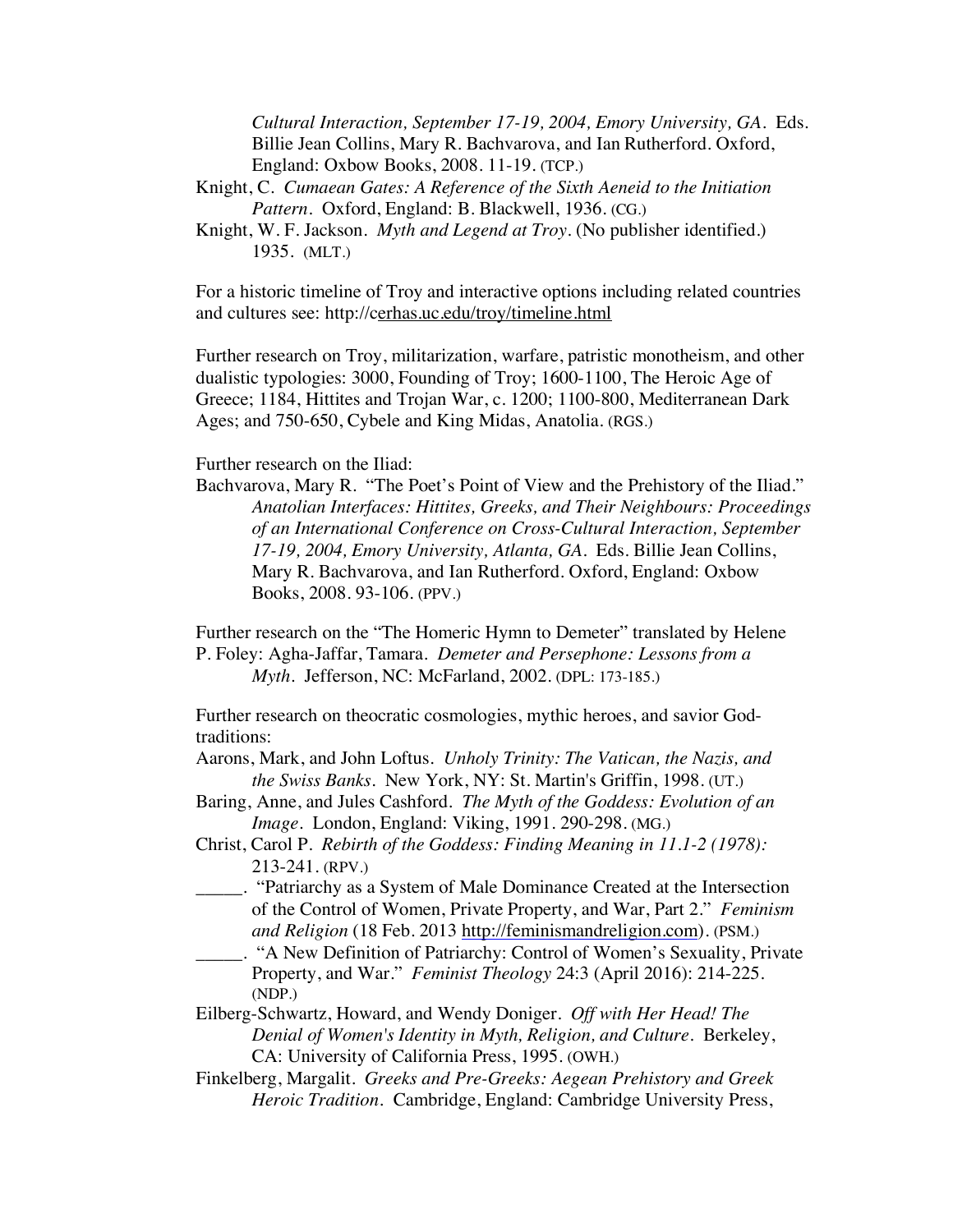2005. 173-176. (GPG.)

- Goodison, Lucy. *Moving Heaven and Earth: Sexuality, Spirituality and Social Change.* Aylesbury, Bucks, England: The Women's Press, 1990. (MHE.)
- Hinds, Stephen. *The Metamorphosis of Persephone: Ovid and the Self-Conscious Muse*. Cambridge [Cambridgeshire], England: Cambridge University Press, 1987. (MOP.)
- Jantzen, Grace. *Foundations of Violence*. London, England: Routledge, 2004. (FV.)
- Keller, Mara Lynn. "Violence against Women and Children in Scriptures and in the Home." *The Rule of Mars: Readings on the Origins, History and Impact of Patriarchy.* Ed. Christina Biaggi. Manchester, CT: Knowledge, Ideas & Trends, 2005. 225-240. (VA.)
- Kertzer, David I. *The Pope and Mussolini: The Secret History of Pius XI and the Rise of Fascism in Europe.* Oxford, England: Oxford University Press, 2014. (TPM.)
- Martos, Joseph, and Pierre Hégy. *Equal at the Creation: Sexism, Society, and Christian Thought*. Toronto, Canada: University of Toronto Press, 1998. (EAC.)
- Rayor, Diane. *The Homeric Hymns: A Translation, with Introduction and Notes.* Berkeley, CA: University of California Press, 2004. (HH.)
- Reid-Bowen, Paul. *Goddess as Nature: Towards a Philosophical Thealogy.* Burlington, VT: Ashgate Publishing Co., 2007. (GAN.)
- Richlin, Amy. "Reading Ovid's Rapes." *Arguments with Silence: Writing the History of Roman Women*. Ann Arbor, MI: The University of Michigan Press, 2014. 158-179. (ROR.)
- Sissa, Giulia. "The Sexual Philosophies of Plato and Aristotle." *A History of Women in the West: I. From Ancient Goddesses to Christian Saints.* Ed. Pauline Schmitt Pantel. Trans. Arthur Goldhammer. Cambridge, MA: Harvard University Press, 1992. 46-81. (SPPA.)
- Thornhill, Randy, and Craig T. Palmer. *A Natural History of Rape: Biological Bases of Sexual Coercion*. Cambridge, MA: MIT Press, 2000. (NHR)
- Weil, Simone. *The Iliad: Or, the Poem of Force*. Wallingford, PA: Pendle Hill, 1962. (TLPF.)
- Yalom, Marilyn. "Wives in the Ancient World: Biblical, Greek, and Roman Models." *A History of the Wife*. New York, NY: HarperCollins, 2001. (HOW.)

Further Anatolian plus Hittite research: 7250-6150, Çatal Hüyük, Anatolia (Central Turkey); 7100-6300, Cathedra Goddess of the Beasts, Çatal Hüyük, Anatolia; 7040-3500, Hacilar, Anatolia; 4400-2500, Kurgan Invasions Bring Catastrophic Destruction to Old Europe; 4000, Alaca Hüyük, Anatolia; 3500, Anatolia, Arinna, and Other Goddesses; 3000, Founding of Troy; 3000-2000, Anatolia, Kubaba and the Hittites; 2000, Anatolia; 2000, Indo-European Tribes; 1790-1700, Goddess of Kultepe, Anatolia; 1450-1260, Hattusa and Yazilikaya, Anatolia; 1400, Cybele and Buyukkale/Bogazkoy, Anatolia; 1320, Palestine - Assyria - Exodus of Hebrews from Egypt; 1260, Hittites, Anatolia; 1200, Perge,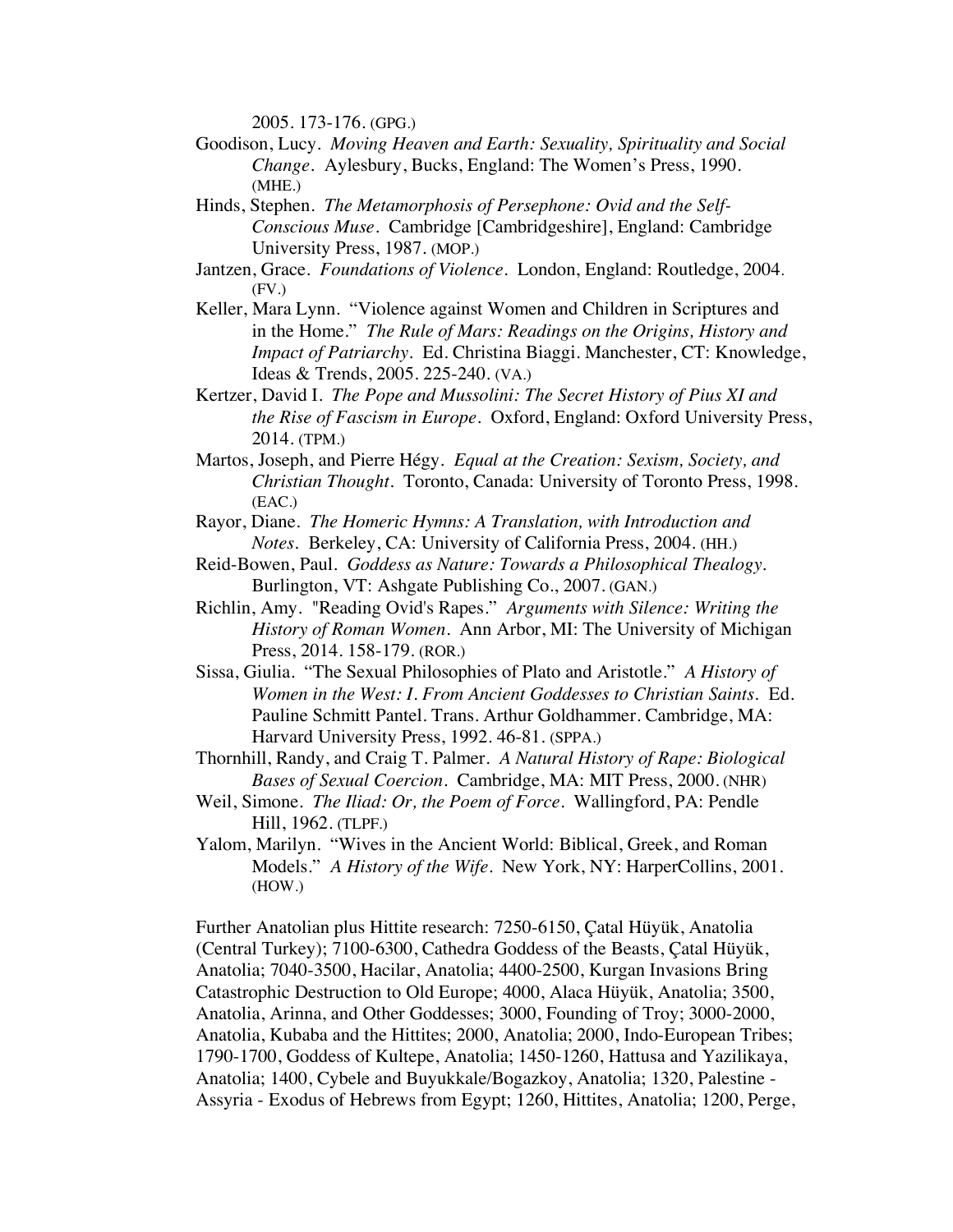Anatolia; 1200-1000, Phrygians in Anatolia: 1184, Hittites and Trojan War, c. 1200; 1100-800, Mediterranean Dark Ages; 1050-850, Kubaba and Kubat, Anatolia; 750-650, Cybele and King Midas, Anatolia; 650-550, Anatolia; 630- 620, Goddess Kore, Izmir Turkey; 585-300, Lydia Replaces Phrygia, Anatolia; 282-263, Demeter's Priene Temple, Anatolia; 204, Cybele to Rome; 200, The Great Cybele: Magna Mater at Santoni Sicily; and 200, Greece and Pergamon, Anatolia. (RGS.) (Further CE research: 324, St. Peter's Basilica; 432-440, Santa Maria Maggiore; 410, Cybele and Fall of Rome; 1207-1273, Rumi and Mother; and 1870, Lyon's Basilica Built Over Cybele's Pagan Temple.) (RG.)

IMAGE: SIGNAGE: TROY, (ANATOLIA) TURKEY.

PHOTO: © GSA. DESCRIPTION: TROY SIGNAGE: TROY, (ANATOLIA) TURKEY. SLIDE LOCATION TURKEY, SHEET 116, ROW 3, SLEEVE 5, SLIDE #BL343, BCE. CO\_TUR\_S116\_R3\_SL5\_SBL343 SHOT ON LOCATION: TROY NEAR CHANAKKALE: (ANATOLIA) TURKEY. NOTE 1: FIELDWORK PROJECT 1989. PHOTO NOTE: FOR ADDITIONAL IMAGES OF TROY SEE BCE RE-GENESIS ENTRIES: 3000, FOUNDING OF TROY; AND 800-500, ARCHAIC GREEK AGE.

IMAGE: MAP: TROY, (ANATOLIA) TURKEY. PHOTO: © GSA. DESCRIPTION: MAP OF TROY I AND II, TROY, (ANATOLIA) TURKEY. TROY, (ANATOLIA) TURKEY.

SLIDE LOCATION TURKEY, SHEET 117, ROW 1, SLEEVE 4, SLIDE #BL350, BCE. CO\_TUR\_S117\_R1\_SL4\_SBL350

SHOT ON LOCATION: TROY NEAR CHANAKKALE: (ANATOLIA) TURKEY. NOTE 1: FIELDWORK PROJECT 1989.

PHOTO NOTE: FOR ADDITIONAL IMAGES OF TROY SEE BCE RE-GENESIS ENTRIES: 3000, FOUNDING OF TROY; AND 800-500, ARCHAIC GREEK AGE.

IMAGE: TROY II CHARIOT RAMP: TROY, (ANATOLIA) TURKEY. PHOTO: © GSA. DESCRIPTION: TROY II CHARIOT RAMP THAT OVERLOOKS SAMOTHRACE AND CHANAKKALE STRAITS, TROY, (ANATOLIA) TURKEY. SLIDE LOCATION TURKEY, SHEET 117, ROW 2, SLEEVE 4, SLIDE #BL355, 2600-2300 BCE.

CO\_TUR\_S117\_R2\_SL4\_SBL355

SHOT ON LOCATION: TROY NEAR CHANAKKALE: (ANATOLIA) TURKEY. NOTE 1: "[T]HE NEW GREEK CIVILIZATION THAT REPLACED THE MYCENAEAN GREECE WAS THE NARRATIVE OF THE HEROIC AGE AND ITS END OF THE TROJAN WAR (GPG: 168)."

NOTE 2: FIELDWORK PROJECT 1986.

PHOTO NOTE: FOR ADDITIONAL IMAGES OF TROY SEE BCE RE-GENESIS ENTRIES: 3000, FOUNDING OF TROY; AND 800-500, ARCHAIC GREEK AGE.

IMAGE: TROY'S GREAT WALLS: TROY, (ANATOLIA) TURKEY. PHOTO: © GSA. DESCRIPTION: CIRCULAR GREAT WALLS OF TROY AS EXITING SITE, PRESUMABLY EAST GATE.

SLIDE LOCATION TURKEY, SHEET 117, ROW 4, SLEEVE 2, SLIDE #BL363, BCE. CO\_TUR\_S117\_R4\_SL2\_SBL363

SHOT ON LOCATION: TROY NEAR CHANAKKALE: (ANATOLIA) TURKEY. NOTE 1: "[T]HE NEW GREEK CIVILIZATION THAT REPLACED THE MYCENAEAN GREECE WAS THE NARRATIVE OF THE HEROIC AGE AND ITS END OF THE TROJAN WAR (GPG: 168)."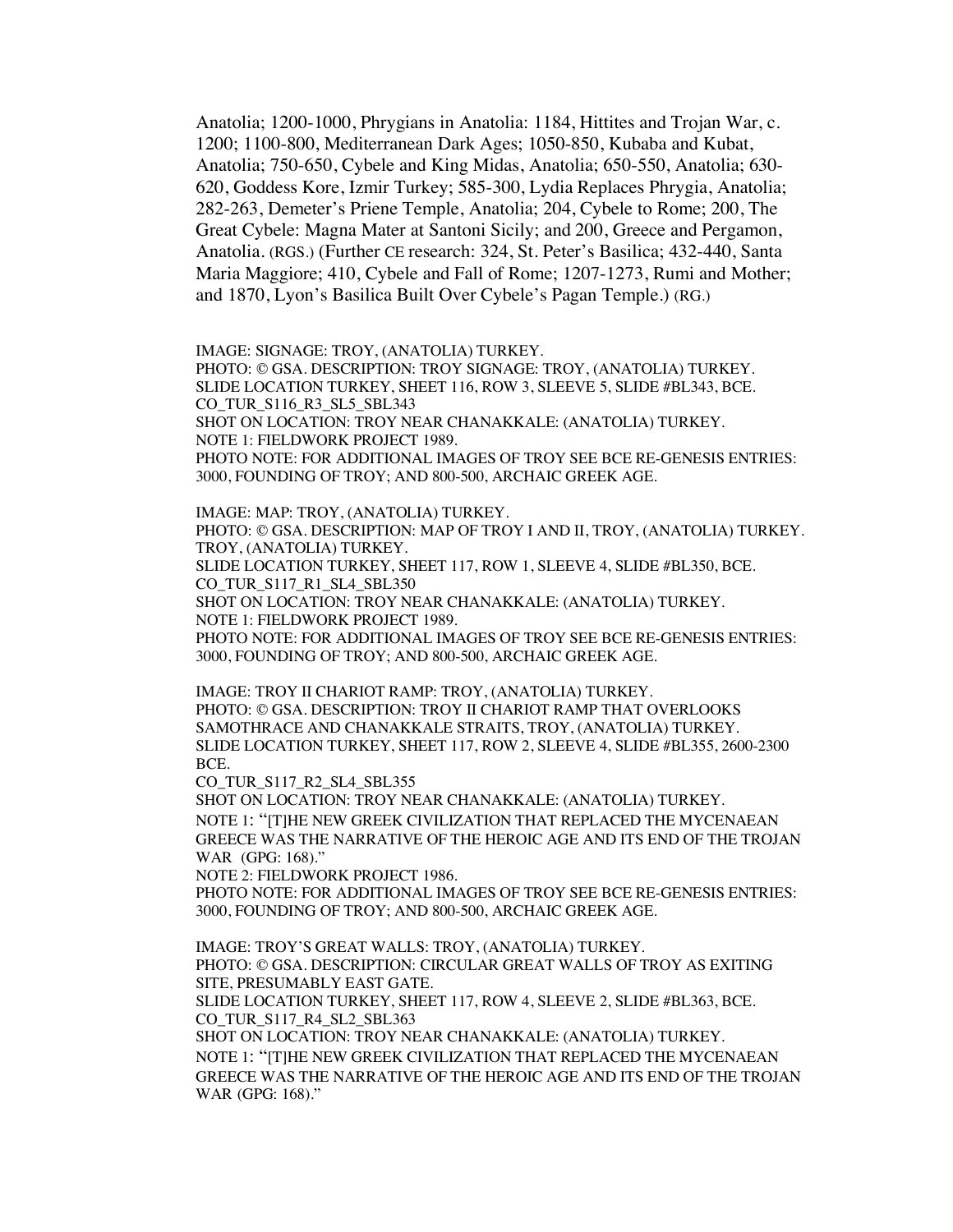NOTE 2: FIELDWORK PROJECT 1986.

PHOTO NOTE: FOR ADDITIONAL IMAGES OF TROY SEE BCE RE-GENESIS ENTRIES: 3000, FOUNDING OF TROY; AND 800-500, ARCHAIC GREEK AGE.

IMAGE: CLOSE-UP OF TROY'S GREAT LIMESTONE WALLS: TROY, (ANATOLIA) TURKEY.

PHOTO: © GSA. DESCRIPTION: CLOSE-UP OF CIRCULAR GREAT WALLS OF LATER TROY VI.

SLIDE LOCATION RE-GENESIS PHASE 2, SHEET 1, ROW 2, SLEEVE 2, SLIDE #BL351, BCE.

IT\_RPT\_S1\_R2\_SL2\_SBL351.jpg

SHOT ON LOCATION: TROY NEAR CHANAKKALE: (ANATOLIA) TURKEY. NOTE 1: "[T]HE NEW GREEK CIVILIZATION THAT REPLACED THE MYCENAEAN GREECE WAS THE NARRATIVE OF THE HEROIC AGE AND ITS END IN THE TROJAN WAR (GPG: 167)."

NOTE 2: FIELDWORK PROJECT 1986.

PHOTO NOTE: FOR ADDITIONAL IMAGES OF TROY SEE BCE RE-GENESIS ENTRIES: 3000, FOUNDING OF TROY; AND 800-500, ARCHAIC GREEK AGE.

IMAGE: ATHENA'S WEST SANCTUARY: TROY, (ANATOLIA) TURKEY. PHOTO: © GSA. DESCRIPTION: AERIAL VIEW OF TROY VII INCLUDING ATHENA'S WEST SANCTUARY, ANIMAL SACRIFICE GRIDS, WELLS, AND GODDESS-FACED POTTERY ASSOCIATED WITH BABYLONIAN ISHTAR.

SLIDE LOCATION TURKEY, SHEET 117, ROW 3, SLEEVE 1, SLIDE #BL357, BCE. CO\_TUR\_S117\_R3\_SL1\_SBL357

SHOT ON LOCATION: TROY NEAR CHANAKKALE: (ANATOLIA) TURKEY. NOTE 1: FIELDWORK PROJECT 1986.

PHOTO NOTE: FOR ADDITIONAL IMAGES OF TROY SEE BCE RE-GENESIS ENTRIES: 3000, FOUNDING OF TROY; AND 800-500, ARCHAIC GREEK AGE.

IMAGE: LIMESTONE STAIRS OVERLOOKING SAMOTHRACE AND CHANAKKALE STRAITS: TROY, (ANATOLIA) TURKEY. PHOTO: © GSA. DESCRIPTION: LIMESTONE STAIRS THAT OVERLOOK MT. FINGAZI, ISLAND OF SAMOTHRACE AND CHANAKKALE STRAITS. SLIDE LOCATION TURKEY, SHEET 117, ROW 2, SLEEVE 3, SLIDE #BL354, BCE. CO\_TUR\_S117\_R2\_SL3\_SBL354 SHOT ON LOCATION: TROY NEAR CHANAKKALE: (ANATOLIA) TURKEY. NOTE 1: FIELDWORK PROJECT 1986. PHOTO NOTE: FOR ADDITIONAL IMAGES OF TROY SEE BCE RE-GENESIS ENTRIES: 3000, FOUNDING OF TROY; AND 800-500, ARCHAIC GREEK AGE.

IMAGE: TROY'S SOUTH GATE: TROY, (ANATOLIA) TURKEY. PHOTO: © GSA. DESCRIPTION: AERIAL VIEW OF TROY VI SOUTH GATE POSSIBLY HOMER'S SCAEAN GATE WITH PILLAR HOUSE ABOVE = PRIAM'S PALACE? SLIDE LOCATION TURKEY, SHEET 117, ROW 3, SLEEVE 4, SLIDE #BL360, BCE. CO\_TUR\_S117\_R3\_SL4\_SBL360

SHOT ON LOCATION: TROY NEAR CHANAKKALE: (ANATOLIA) TURKEY. NOTE 1: "[T]HE NEW GREEK CIVILIZATION THAT REPLACED THE MYCENAEAN GREECE WAS THE NARRATIVE OF THE HEROIC AGE AND ITS END IN THE TROJAN WAR (GPG: 167)."

NOTE 2: FIELDWORK PROJECT 1986.

PHOTO NOTE: FOR ADDITIONAL IMAGES OF TROY SEE BCE RE-GENESIS ENTRIES: 3000, FOUNDING OF TROY; AND 800-500, ARCHAIC GREEK AGE.

IMAGE: THEATER OR ATHENA'S SANCTUARY: TROY, (ANATOLIA) TURKEY.